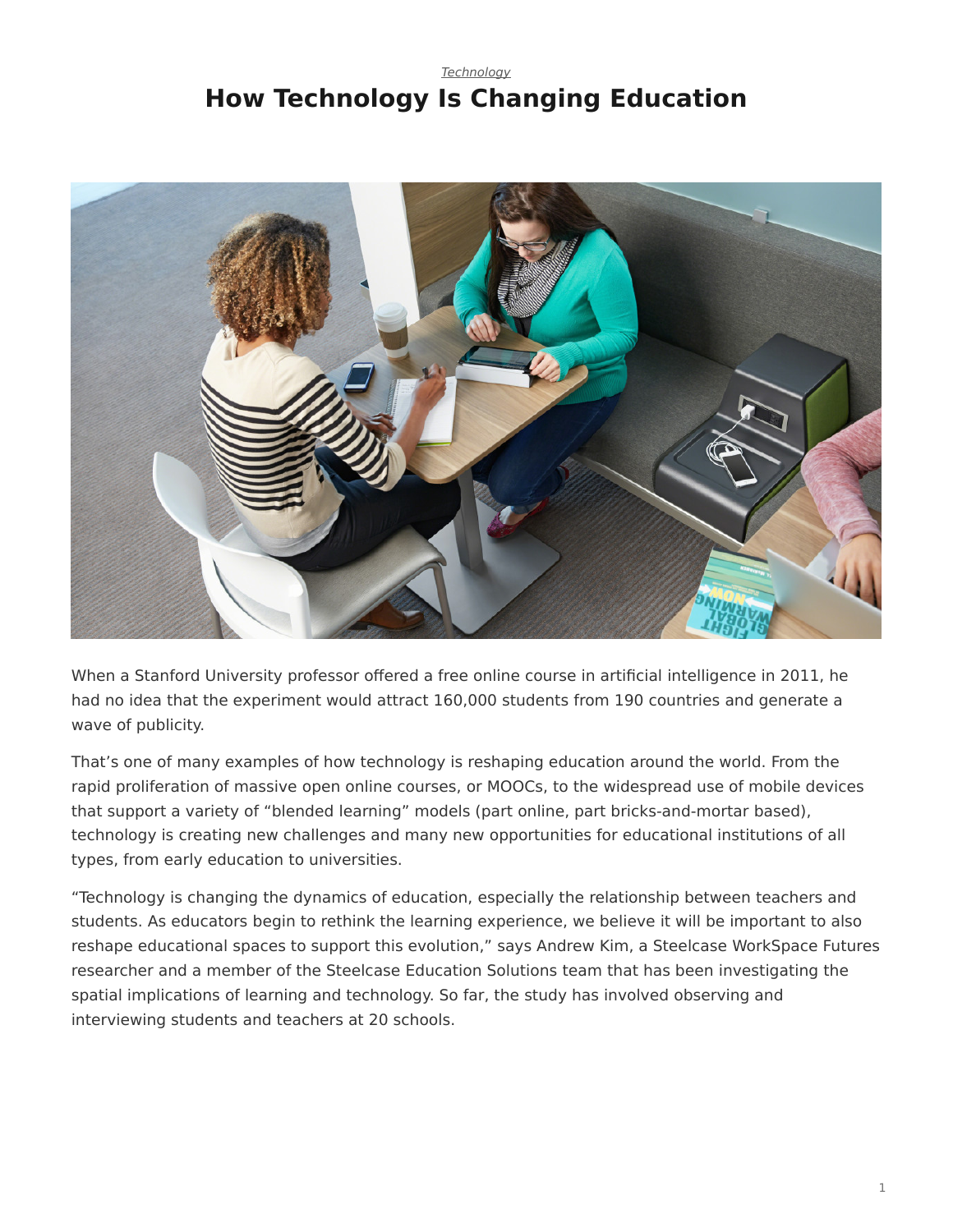Among the fastest-growing and irreversible trends at all levels of education: increasing use of laptops, tablets and other mobile devices. Many primary schools now provide every student with a laptop or tablet. At colleges and universities, many undergrads now own tablets as well as laptops. Always interested in the advantages of portability, a growing number are also now asking for content delivered to their smart phones.

As recently as a few years ago, mobile devices were used almost exclusively as only a souped-up substitute for conventional tools like handouts, transparencies for overhead projectors, books, paper and pens. Today, however, these technologies are beginning to transform how instruction and learning actually take place.

Teachers are using technology to replace old models of standardized, rote learning and creating more personalized, self-directed experiences for their students. There's more multi-device synchronization with software that supports multiuser collaboration and more support for virtual conversations, both within and beyond a classroom. And more students and teachers are creating their own digital content, including animations and videos.

**"What's interesting is that as learning is becoming more virtual, the virtual activities are actually becoming more physical. One might say virtual and physical are meeting in the middle."**

**ANDREW KIM** | Steelcase WorkSpace Futures

Much of the information that only teachers possessed in the past is now available to students online, challenging the old model of teachers presenting content and students absorbing it. As a result, educators are now leveraging technology to create a different role for themselves in their classrooms. Instead of using class time to spoon-feed information, technology is helping them use their time with students to advance problem-solving, communication and collaboration—exactly the type of higherorder skills that leading education specialists say should be the goals of education for today's world.

"More and more, classrooms are becoming places where knowledge is created versus consumed by students," says Kim. "As students start to have more control over what they use to help them learn, you need to have spaces that support more creative or generative activities. This means more mobility inside and outside of classrooms, as well as new kinds of learning spaces that support varying individual activities and rates of learning. Providing a palette of place, posture and presence—i.e., virtual as well as face-to-face interactions—is as important in educational spaces as it is in workplaces, for many of the same reasons. In fact, schools are beginning to leapfrog corporations in the use of mobile devices and many are facing the related challenges head on."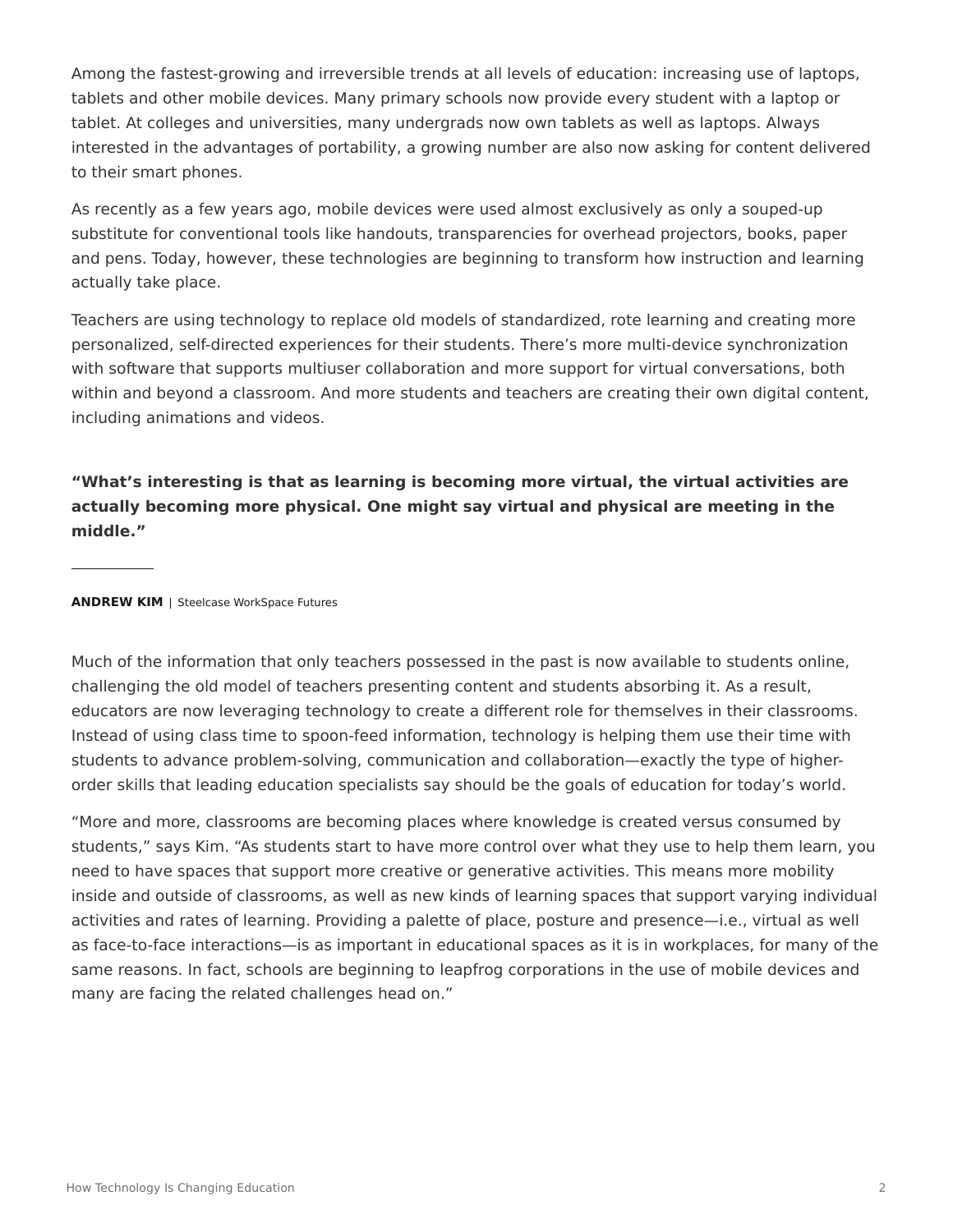As the tsunami of technology trends washes over education, some things have managed to stay the same. For example, students and teachers haven't abandoned analog materials—and aren't expected to anytime soon. They continue to use whiteboards, paper and notebooks to capture and visualize thought processes, and will continue to need spaces designed to support the parallel use of analog and digital tools.

## **BLENDING WORLDS**



#### **"The best places for education will bring people, technology and space together in innovative ways."**

Within all levels of education, learning is now occurring both remotely and onsite through blended learning programs that combine online and face-to-face interaction. Just one of many examples is the flipped classroom model in which students access content online outside the classroom as their homework and then apply this new knowledge in the classroom by engaging in active learning practices, such as discussion or group work.

Blended learning can cut costs, which makes it popular in today's challenging economy. There are also early signals from several studies that suggest giving students more control over how they access information can be more effective than all face-to-face or all virtual learning.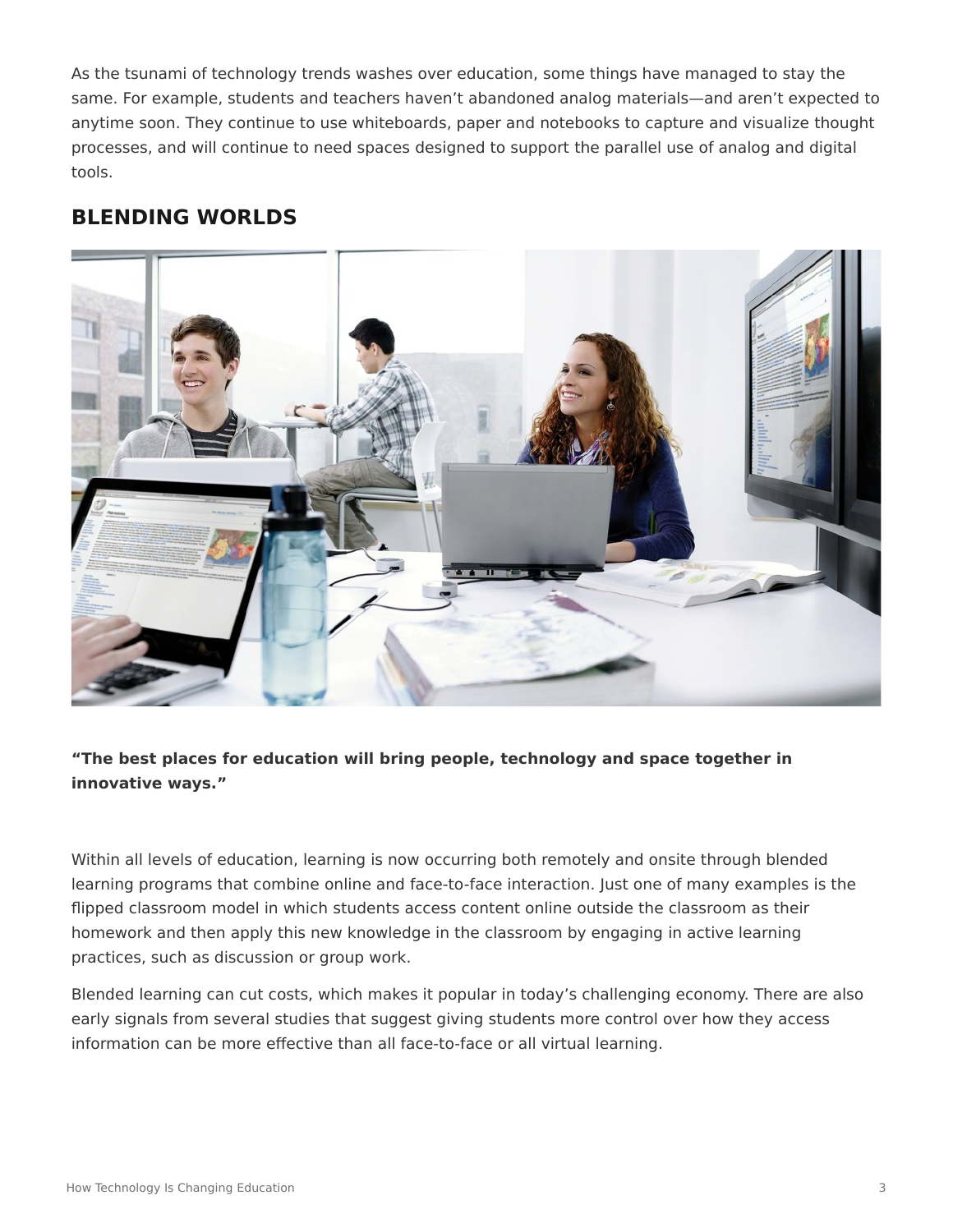"What's interesting is that as learning is becoming more virtual, the virtual activities are actually becoming more physical. You might say the virtual and the physical are meeting in the middle," says Kim. "In many instances, you have different subjects happening all in one room, and multiple teachers acting as tutors and motivators to give directed support. It's shoulder-to-shoulder, even closer than face-to-face."

## **ONLINE LEARNING IS HERE TO STAY**

Technology inclusion in lesson delivery is becoming the norm

| 160K                             | <b>20K</b>                          |
|----------------------------------|-------------------------------------|
| students enrolled in a massively | education and learning applications |
| open online course (MOOC)        | have been built for the             |
| offered by Stanford in 2011.     | iPad and 1.5 million iPads are      |
| Source: Inside Higher Ed, 2012   | currently in use in educational     |
|                                  | institutions and schools.           |

**79%**

secondary school teachers in France believe that in the past two years they have been using more technology in the classroom than ever before. institutions and schools. **65%**

of students in the U.S. have taken online classes.

Because blended learning changes the role of the educator to become more of a facilitator and coach, there's a growing use of para-educators who work alongside teachers to manage online learning and help with classroom activities. There are also spatial implications. Classrooms designed for a teacher at the front of the room may now need to concurrently support self-directed work at computers as well as collaborative projects. In the United States, for example, even some kindergarten classes now have a separate zone for individual online work within the classroom. Other schools are dramatically reducing the amount of space allotted for classrooms, instead creating large open areas for self-directed learning.

Colleges and universities, while embracing various forms of online learning, are also looking for ways to build student-teacher engagement and monitor performance. With MOOCs, in particular, approaches are still experimental. Despite online discussion forums, many students still seek face time with their professors and each other. The MOOC platforms are meeting this need by making it easier for students to meet through online social networking portals, grouped by geographical proximity.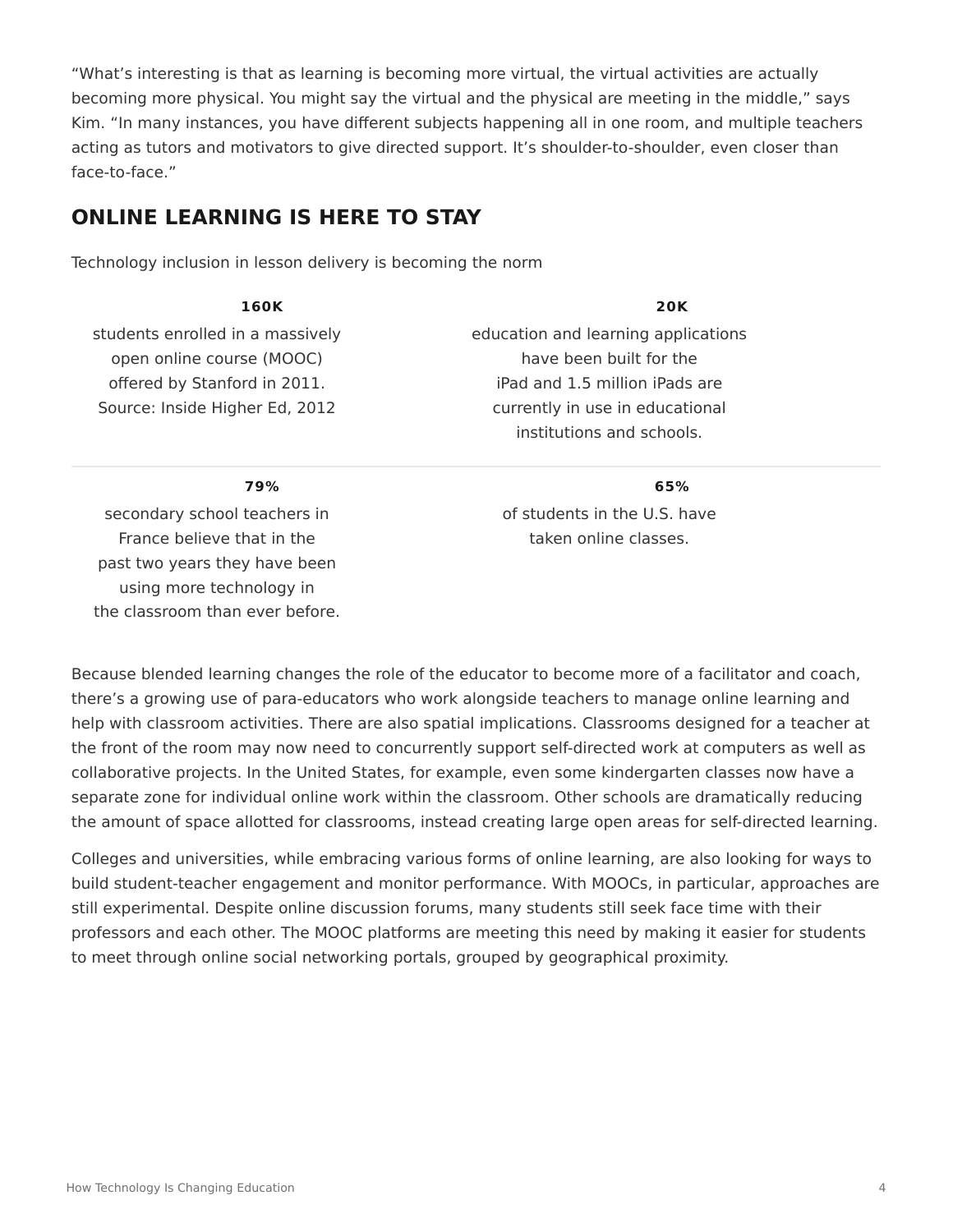

Teachers have always been very aware that schools engender social learning as well as cognitive learning, and so the search for adding physicality to cyber schooling continues. For example, one MOOC professor announces "office hours" at a coffee shop in his destination city whenever he travels for students who want to meet in person. Some community colleges are now creating blended courses using MOOC content, with the MOOC providing the online experience and the community college picking up the offline experience of professors interacting in person with students.

Even as learning becomes more virtual, the importance of teachers and bricks-and-mortar places are expected to remain valuable components in the educational equation, says Kim. "As we continue our research, it's clear that the best places for education will bring people, technology and space together in innovative ways. If you think of classrooms as places where knowledge gets created instead of consumed, they have similarities to innovation studios where flexibility is built in and it's easy to switch between individual work and collaboration. More than ever, we're seeing the need for classrooms to become highly flexible spaces that support the new behaviors of learning that are the direct result of new technologies."

As rapid development occurs in previously underdeveloped nations and new technologies impact the way that knowledge is transferred and embodied, education is becoming even more valuable and valued throughout the world, and the quest continues to refine both its processes and the places where it occurs.

# **ONLINE LEARNING IS HERE TO STAY**

Technology inclusion in lesson delivery is becoming the norm.